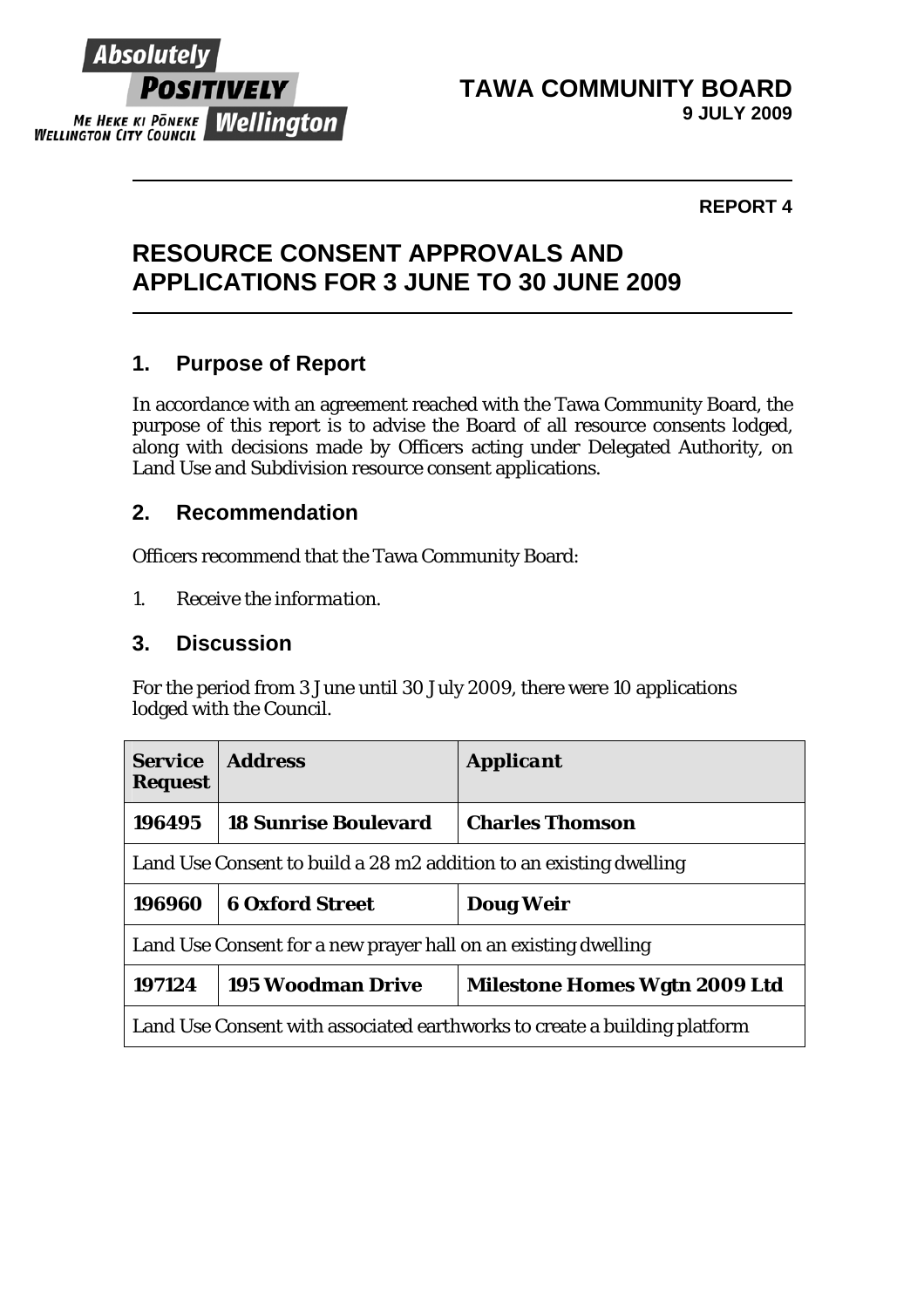| 197126                                                                                                                                                                                | <b>7 Mervyn Kemp Drive</b>              | <b>Cameron and Kaylene Riley</b>                                  |  |  |
|---------------------------------------------------------------------------------------------------------------------------------------------------------------------------------------|-----------------------------------------|-------------------------------------------------------------------|--|--|
| Land Use Consent to create a building platform for a new dwelling                                                                                                                     |                                         |                                                                   |  |  |
| 196711                                                                                                                                                                                | <b>157 Bing Lucas Drive</b>             | <b>George Evans-Morgan</b>                                        |  |  |
| Land Use Consent for earthworks to create a building platform and to vary<br>condition (a) and (1) related to service request 69601                                                   |                                         |                                                                   |  |  |
| 197368                                                                                                                                                                                | <b>163 Bing Lucas</b><br><b>Drive</b>   | <b>Simon Michael Wellborne</b>                                    |  |  |
| Land Use Consent for earthworks to erect an accessory building and to vary<br>condition (a) and (1) related to service request 69601.                                                 |                                         |                                                                   |  |  |
| 197411                                                                                                                                                                                | <b>61 Chester Road</b>                  | <b>Marquis Developments Ltd</b>                                   |  |  |
| Land Use and Subdivision Consent for a two lot fee simple subdivision with<br>associated earthworks.                                                                                  |                                         |                                                                   |  |  |
| 197483                                                                                                                                                                                | <b>1 Boscobel Lane</b>                  | <b>Murray Arthur Vivian and Lyndsay</b><br><b>Elizabeth Reeve</b> |  |  |
| Land Use Consent for conversion of a bar area into two additional studio suites,<br>double car port and changing the upper floor into a residence and reception<br>area.              |                                         |                                                                   |  |  |
| 196282                                                                                                                                                                                | <b>75 Oxford Street</b>                 | <b>Mr and Mrs Crawford</b>                                        |  |  |
| Change of Condition to build a carport instead of a garage and to extend a<br>bedroom                                                                                                 |                                         |                                                                   |  |  |
| 197507                                                                                                                                                                                | <b>37B Gladys Scott</b><br><b>Place</b> | <b>Two Degrees Mobile Limited</b>                                 |  |  |
| Change of Condition (a) for the establishment, operation and maintenance of a<br>20 metre mast, four microwave dish antennas and a lightning rod related to<br>service request 184809 |                                         |                                                                   |  |  |

For the period from 3 June until 30 June 2009, there were 3 applications approved under delegated authority.

| <b>Service</b><br><b>Request</b>                                   | <b>Address</b>                        | <b>Applicant</b>       |  |  |
|--------------------------------------------------------------------|---------------------------------------|------------------------|--|--|
| 196495                                                             | <b>18 Sunrise</b><br><b>Boulevard</b> | <b>Charles Thomson</b> |  |  |
| Land Use Consent to build a 28 m2 addition to an existing dwelling |                                       |                        |  |  |